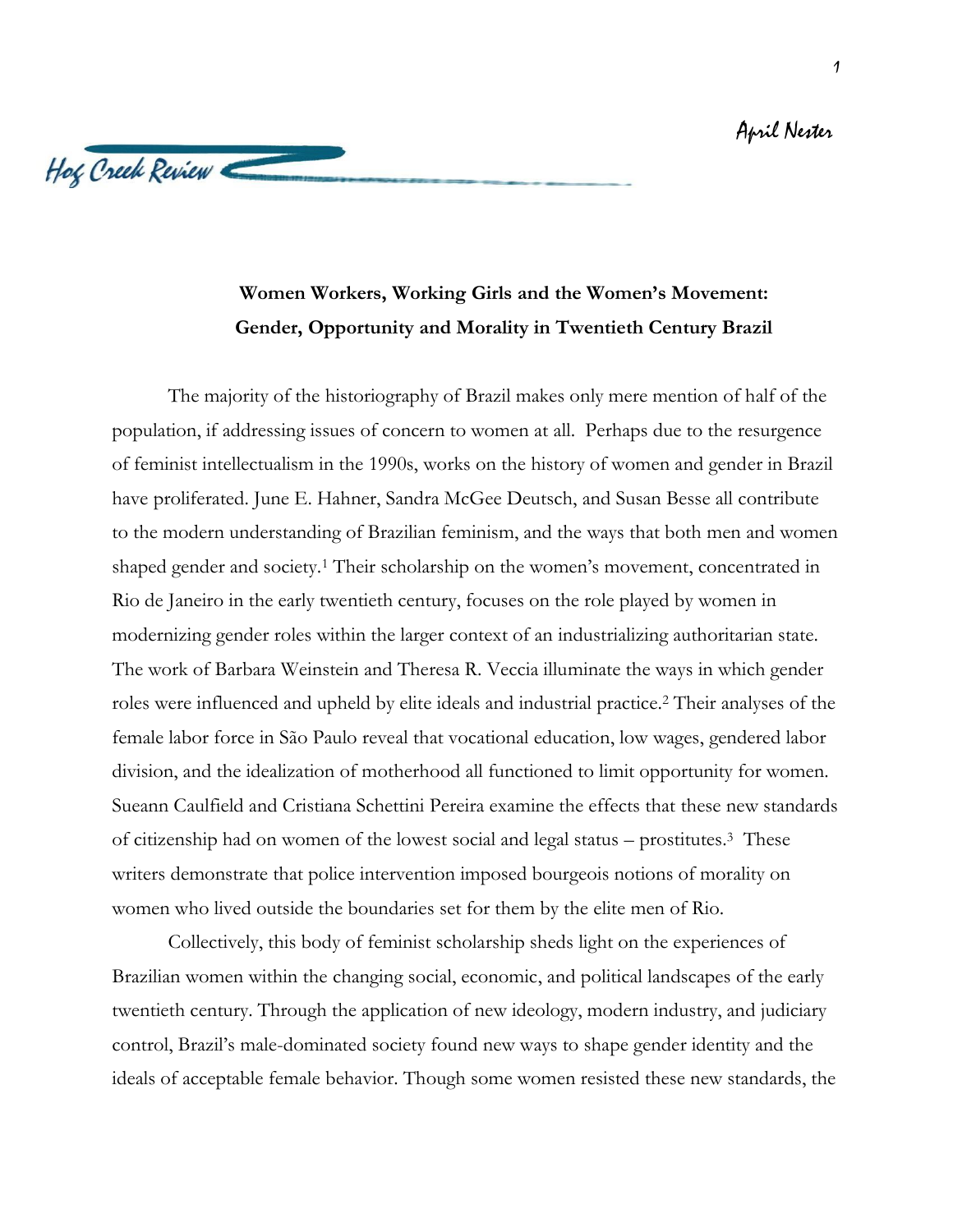state and elite society were able to prevent any disruption to their larger projects of "civilizing" and "moralizing" the nation by exploiting women's political participation, their labor, and perhaps most importantly, their bodies.

Before discussing women's participation in the industrial work force or commercial sex trade, it is necessary to provide some context for the larger social struggles of the era. An overview of the women's movement of the 1920s and 1930s reveals the tensions between women's realities and the ideology of Brazil's elite male culture. Scholars of the women's movement in Brazil lend a fresh perspective to the roles of women as wives, mothers, workers and citizens. Their work confronts the ways in which changes in these roles either challenged or supported the advancement of a male-dominated society.

June E. Hahner was one of the first female academics to write on the women's movement. In her 1990 book *Emancipating the Female Sex,* Hahner addresses the opportunities and obstacles to women's legal equality and social advancement throughout the late nineteenth and early twentieth centuries. She explains that the first women's movement of Brazil owed its inception not only to women involved with the abolition movement, who advocated education for women as a means to secure greater autonomy and social progress, but also to early graduates of The Normal Schools throughout Brazil.<sup>4</sup> By the turn of the century, teachers had helped to raise literacy rates among women and also produced a body of literature questioning "women's roles and rights" within modern society.<sup>5</sup>

One such woman, Bertha Lutz, held a degree from the Faculty of Law in Rio de Janeiro and led the organization which would be responsible for women's suffrage.<sup>6</sup> In the early 1920s, she founded the Federação Brasileira pelo Progresso Feminino (FBPF), a national feminist organization dedicated to greater public and political participation for women.<sup>7</sup> The FBPF was supported primarily by professional women who worked with members of the national congress throughout the 1920s, and succeeded in sparking debate on women's suffrage.<sup>8</sup> Susan Besse explores the subtle ways in which these women and their male political supporters interacted with industry and culture to modernize gender roles and promote elite conceptions of acceptable behavior.<sup>9</sup> She argues that these relationships contributed to an ideology which sought to preserve a strong gendered social hierarchy, and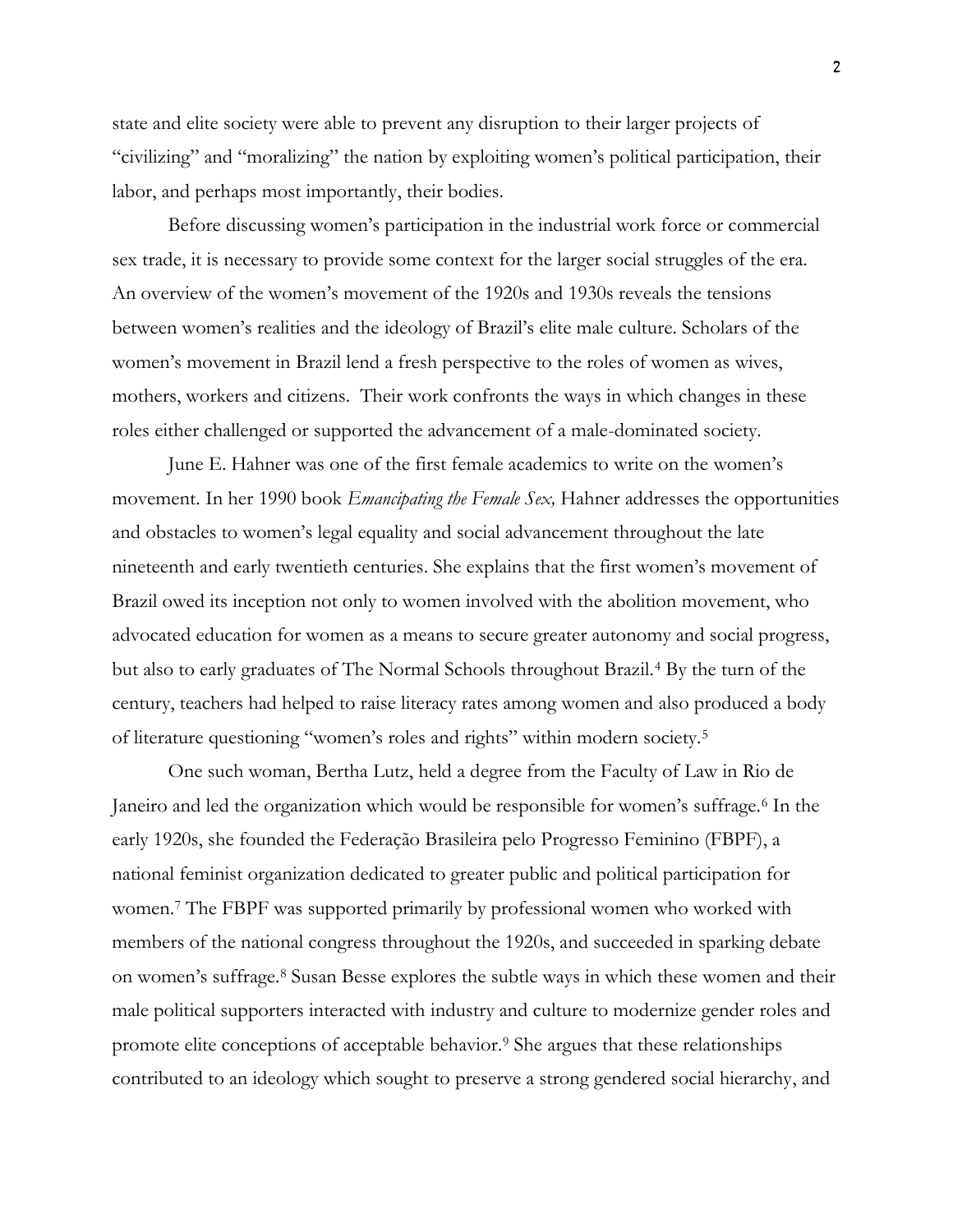strict social control. Besse explains that the FBPF actively upheld conservative values in its support for the advancement of education for women, claiming that it could transform them into "more competent housewives."<sup>10</sup> As Besse makes clear in her 1996 *Restructuring Patriarchy*, the organization did little to change women's status or social roles.<sup>11</sup> These were strongly upheld among the working classes through the efforts of extreme conservative women's groups, working through the Church, the state, and the press.

Sandra McGee Deutsch provides insight into the state's use of conservative female activism to preserve gender roles, and social order, throughout the 1930s. Her work focuses on how women's groups of the extreme right promoted the image of the mother throughout the early twentieth century.<sup>12</sup> Nineteenth century "Social Catholicism," the precursor to these rightist women's organizations, envisioned woman as the "guardians of purity in society at large."<sup>13</sup> Susan Besse argued that later proponents of "Catholic feminism" saw education as a means for women to contribute to social progress, and fulfill domestic duties; they supported the vote for women as a way to "redeem the corrupt political system" through the application of "natural" feminine virtues.<sup>14</sup> In the 1930s, this Catholic activism was adopted by Brazilian fascists who later formed the Ação Integralista Brasileira.<sup>15</sup> The AIB was the "first nationally organized legal mass party" in Brazil, and the most popular political party at the time.<sup>16</sup> The AIB supported sometimes violent female activism through a corps termed the "Green Blouses," who, as Deutsch demonstrates, set the standard "for models of womanhood, demonstrating piety, self-sacrifice, patriotism, obedience, decorum, and domesticity."<sup>17</sup> Besse shows how these right-wing feminists criticized women who took jobs not because of their duty to the family, but for their own personal fulfillment.<sup>18</sup> Further, Deutsch makes clear that these rightist women agreed with elite men that a "women's proper place was in the home; their main task was to educate future leaders."<sup>19</sup> They advocated for improvement of "the economic standing of the poor" through state and social programs, so that wives would no longer need to enter the workforce.<sup>20</sup>

There were other voices, though they represented the fringes of upper- and middleclass feminism. Susan Besse details the lives of two leftist feminists, Maria Lacerda de Moura and Patrícia Galvão, who wrote for São Paulo's feminist press throughout the 1920s. Both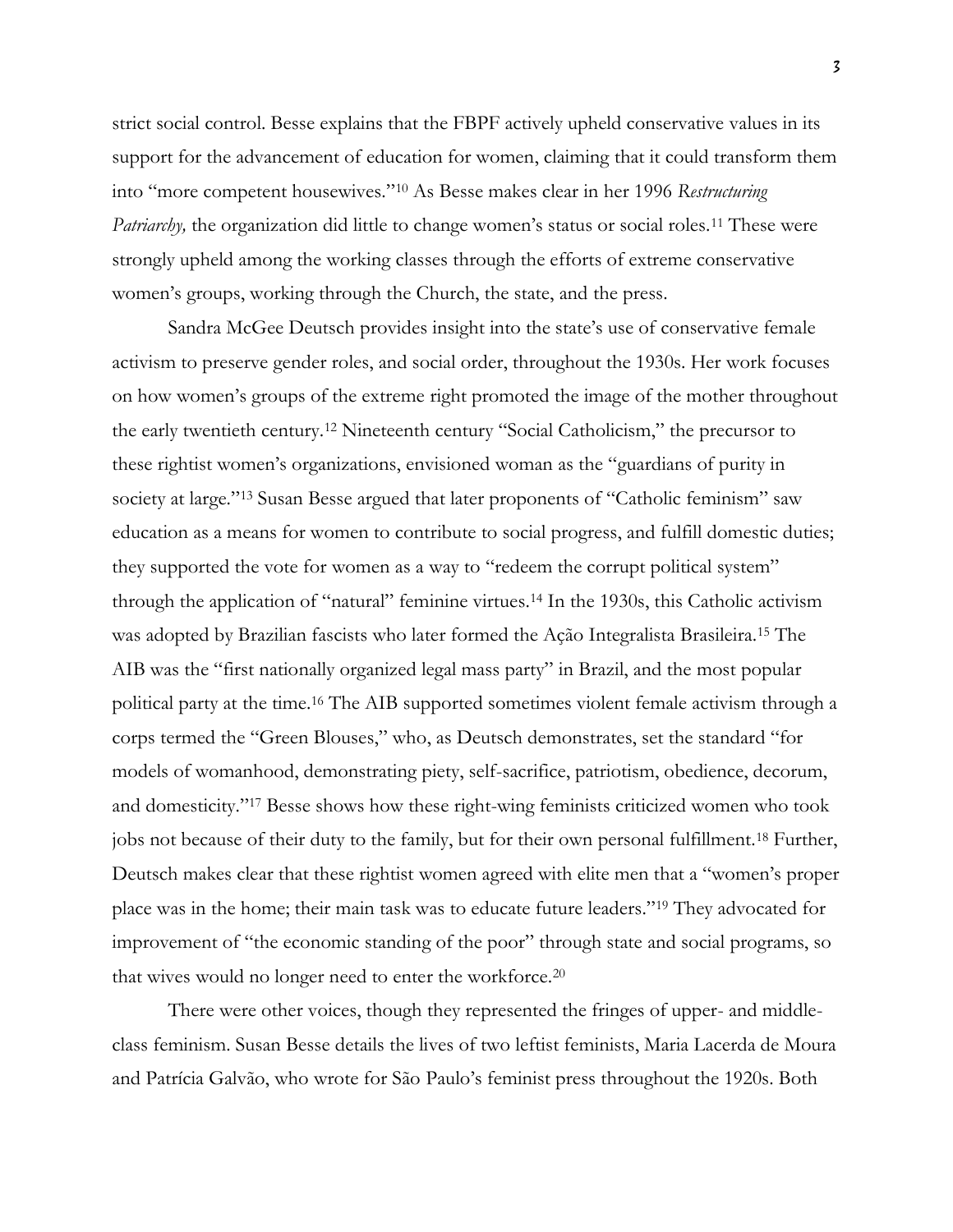attacked the mainstream feminist movement as "bourgeois," and accused FBPF of ignoring the rights and struggles of working women.<sup>21</sup> One other such radical of the time, Ercília Nogueira Cobra, suggested that "poverty, the weight of social prejudices, discrimination, and prostitution" were not "as humiliating, suffocating, or oppressive as marriage."<sup>22</sup> Thus, upper- and middle-class women who aligned with leftist feminist ideology posed a clear threat to patriarchy, but had little effect. These feminists raised concerns, among elite men and women, about women's rights, personal autonomy, sexual objectification, sexual abuse, and infidelity or promiscuity.<sup>23</sup> They were attacked by journalists, novelists, cartoonists, critics, and conservative women for provoking "moral corruption, scandal, and family tragedies" through their rejection of woman's traditional domestic role.<sup>24</sup>

The right wing women's suffrage movement was obviously more acceptable to the state than radical feminism. As June Hahner argues, moderate and conservative female activists who demanded the vote championed elite values, legal reform, and civil or political rights, rather than social reform or the economic emancipation of women.<sup>25</sup> This was especially true of the FBPF, which "remained Brazil's preeminent suffragist and feminist organization" throughout the 1920s and 30s. Federation leaders consistently argued that work and political involvement constituted an extension of women's domestic roles.<sup>26</sup>

Despite the ground gained by the feminist organizations and women activists of the early twentieth century, all ultimately failed to present any real challenge to state or industry. Because most feminist groups were limited to a small number of light skinned, upper- and middle-class women, they "were slow to confront racial issues affecting women."<sup>27</sup> The larger feminist organizations of 1920s and 1930s also chose not address women's working conditions.<sup>28</sup> Feminists would have of course been aware that the domestic labor of poor, Afro-Brazilian women afforded them the opportunity to pursue interests outside of the home.<sup>29</sup> Because of this fact, feminists focused on issues relevant mainly to upper- and middle-class women, which presented considerable racial and class divisions.<sup>30</sup> Although the establishment of the Vargas regime in 1930 provided openings for feminists and suffragists, resulting in the women's vote in 1932, the formation of the Estado Novo effectively "ended electoral politics and women's participation in them" from 1937 to 1945.<sup>31</sup> As a result, the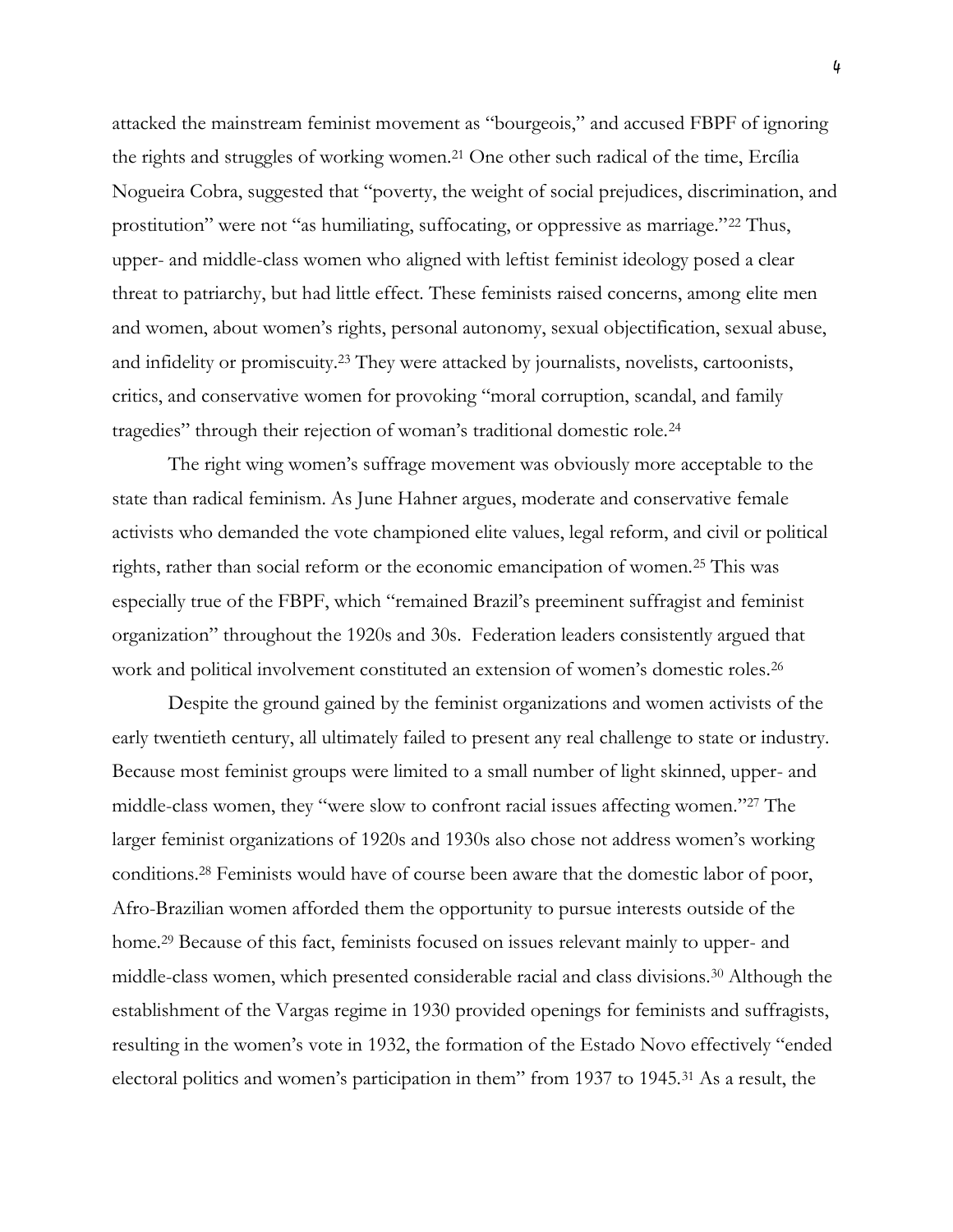feminist movement of the 1920s and 1930s essentially ended when the Estado Novo began.<sup>32</sup>

While the body of work on women's activism among the upper-classes in Brazil grew, another group of scholars began exploring the experiences of the lower class. Barbara Weinstein examines how São Paulo's "employers, union leaders, educators, and social workers... directly contributed to the marginalization of the woman who worked... [and] the idealization of the woman who remained at home."<sup>33</sup> In 1997, Theresa R. Veccia conducted interviews with women who had worked in São Paulo during the early- and midtwentieth century. Her work provides invaluable insight to working women's perceptions of gender roles, work, citizenship, and the tensions between idealized womanhood and economic realities.<sup>34</sup> Susan Besse argues that while modernization provided elite and upperclass women greater access to education and professional occupations, working women experienced industry exploitation and "social prejudices" at work and in the home.<sup>35</sup> These authors examine the ways in which industrialization influenced women's roles as citizens, wives, and mothers, particularly through industry's application of elite or conservative ideology. The restriction of women's social activity, an important expression of male family honor and patriarchal social stratification, took on new forms in a modern, industrial society.<sup>36</sup>

Until the early 1900s, upper- and middle-class men viewed factory work as unacceptable for women. Similarly, throughout the 1930s, jurist Augusto Olympio Viveiros de Castro argued against the presence of women in the workforce, and their right to wage labor.<sup>37</sup> He cited "common knowledge" that "nature had destined women for domestic tasks and that they were 'born exclusively for the home'" and this construction of women's role in a modernizing society was shared by his contemporaries.<sup>38</sup> Any "rights" women gained as citizens and workers, then, were contingent upon women's adherence to their "natural" roles as wives and mothers, and their performance of these domestic "duties."<sup>39</sup>

During the 1920s and 30s, working-class women were increasingly relegated to the home through legal and educational reforms, meant to direct female workers into acceptable occupations that encouraged "women's subordination to men through economic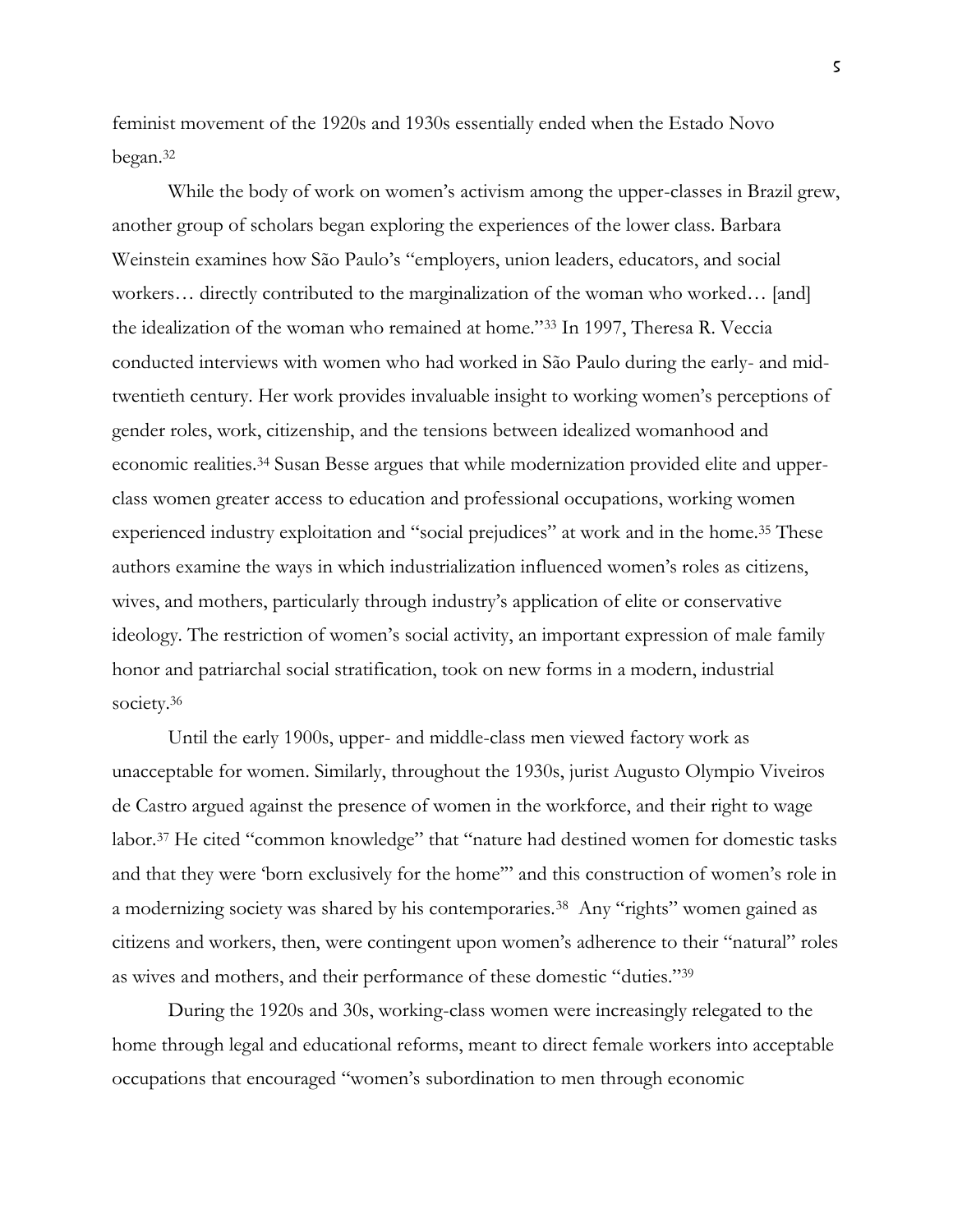dependence."<sup>40</sup> Meanwhile, educated and professional men worked diligently to strengthen new notions of marriage and the family, and to "transform it into a pillar of the new bourgeois society," central to the progress and prosperity of the nation.<sup>41</sup> Negative images of female workers in the press and elite ideology marginalized women, creating barriers to education and training while allowing industry to exploit their low-paid labor.<sup>42</sup> Industrialists used a variety of tactics to uphold social hierarchy or reproduce idealized gender norms. Central among them were education reform and employment practices. While government and industry agreed with feminists that "female education was essential for fostering Brazil's 'evolution' and 'progress,'" their vision for the future differed.

State and industry funded education offered curriculum for women which emphasized preparation for their "natural" domestic roles.43 Barbara Weinstein offers as an example the Escola Profissional Feminina (EPF) in São Paulo, a vocational training school for women. The state-funded EPF offered courses for the development of domestic rather than industrial skills. Domestic courses were unpopular among the all-female student body, but were supported by "government officials and nonvocational educators" who attempted several times, unsuccessfully, to implement home economics courses.<sup>44</sup> However, in 1935, São Paulo passed education reform which codified gendered division of training and labor; women were now institutionally barred from industrial courses.<sup>45</sup>

Similarly, when industry-operated vocation training schools opened under the Serviço Nacional de Aprendizagem Industrial (SENAI) in the 1940s, the promise of opportunity in the workforce was tempered by the fact that the course offerings were gender specific; while male students took courses in mathematics and Portuguese, female students were enrolled in sewing and domestic arts programs.<sup>46</sup> As married women were largely responsible for "managing the household finances," they undoubtedly benefitted in some way from these home economics courses, and may have enjoyed some power in decision making for family resources.47 However, it was more likely that they found themselves dependent on their husband's wages, and responsible for resolving monetary problems.<sup>48</sup> Due to their limited education, women had few options for securing wages. They were granted access only to those "jobs that offered… meager economic rewards, little social status, and few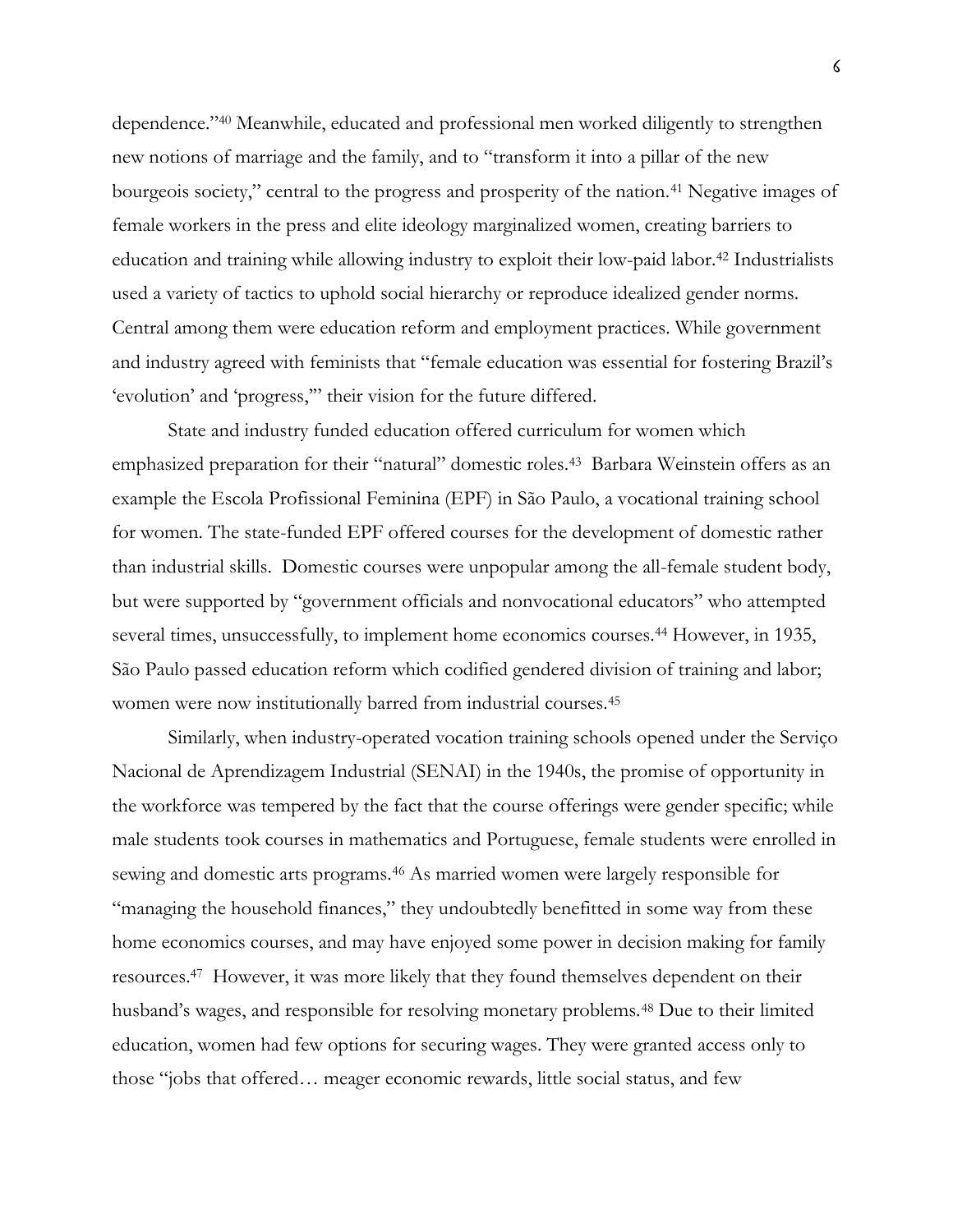opportunities for advancement," and the majority were totally unprepared for university admission or professional careers.<sup>49</sup>

Unlike their nineteenth-century counterparts, the intellectuals of the early twentieth century easily recognized that "access to respectable paid employment" was necessary for lower and middle class women, to keep them from starving or "falling into prostitution."<sup>50</sup> Perhaps the shift in ideology was due in part to industry reliance on women's labor in the textile mills of São Paulo, which were "the motor of Brazilian industry until the 1940s."<sup>51</sup> By enforcing sexual division of labor in the workforce, with women relegated to "acceptable" occupations in line with their "natural" virtues, employers ensured that social morality was not compromised.<sup>52</sup>

To make female employment more attractive to young women and their families, industrialists of the early twentieth century promoted the belief that daughters and single women were safer from sexual abuse in public factories than in private domestic service jobs.<sup>53</sup> The reality, however, was that "children suffered beatings, [and] women were subject to [the] sexual exploitation of foremen and supervisors" while working in São Paulo's mills and factories.<sup>54</sup> Industrialist Jorge Street tried to dismiss these concerns by explaining that mill work prevented the socially demoralizing expression of female sexuality by keeping girls and women occupied and earning, rather than home, alone, vulnerable.<sup>55</sup> The government passed a variety of protectionist legislation throughout the 1930s, supported by male labor union leaders who feared workplace competition and valued their status as "breadwinners."<sup>56</sup> These measures included requirements for industry to address child labor and maternity leave.<sup>57</sup> While these laws had little to no effect for women working as domestic servants or in the informal economy, they resulted in industry discrimination and effectively restricted working-class and poor women's access to employment.<sup>58</sup>

The daily realities of working class women provided a stark contrast to the elite ideals they aspired to. While industry benefitted from the labor of working and lower class women, the "low wages" paid to female workers were "rationalized as appropriate for women employed only temporarily," an argument which ignored the reality of women as selfsupporting or contributors to the household.<sup>59</sup> Theresa R. Veccia's study of one cotton mill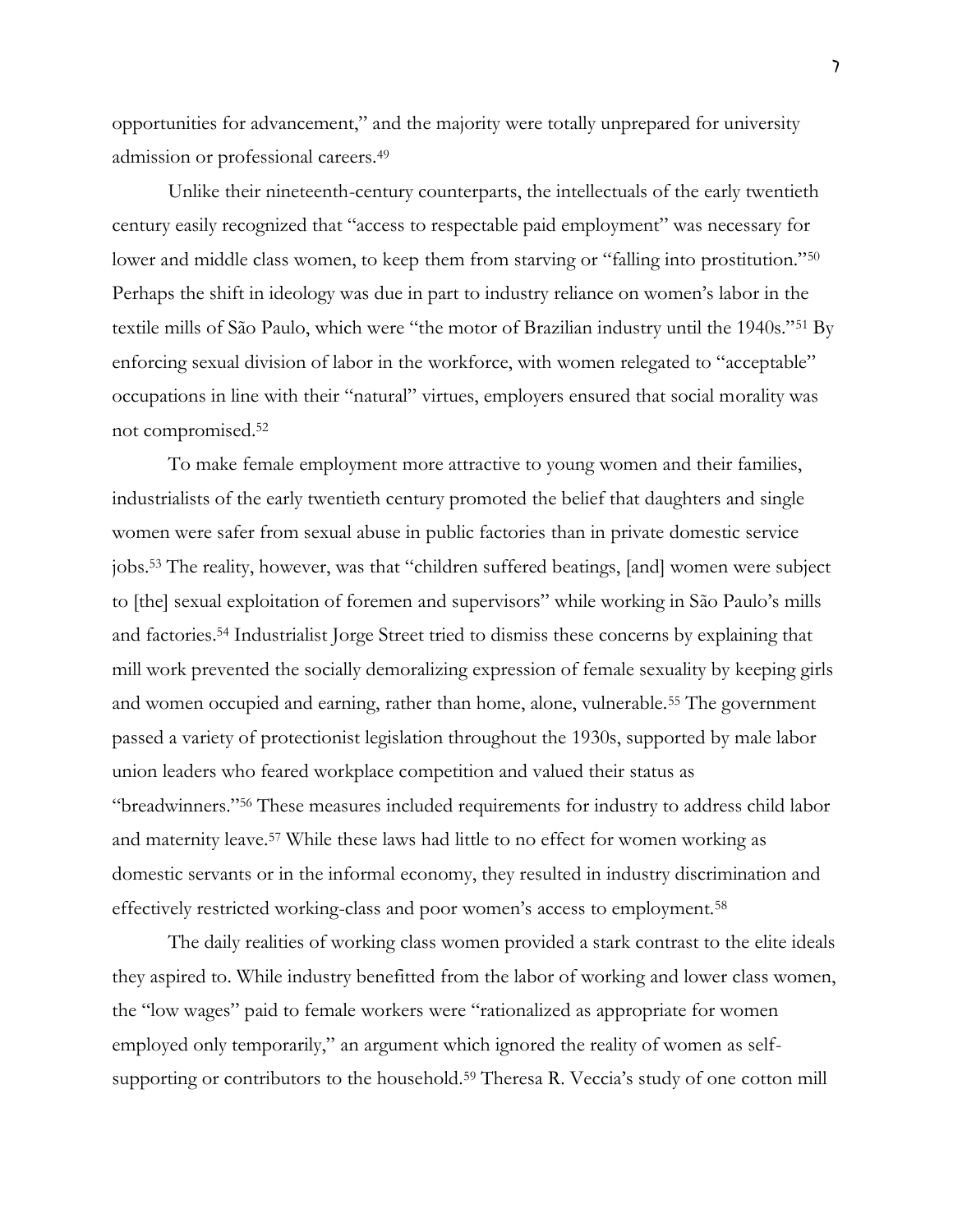in São Paulo reveals data on the female workforce which was typical to the industry on the whole, specifically that female employment was long-term and necessary. The demographics of this particular labor force show that "one third of all the women working in the mill in 1935 were over thirty," and that "the vast majority of these women were married."<sup>60</sup>

The main support system for these working married women was the industry's social services organization, Serviço Social da Indústria (SESI), which had few means to address concerns of women workers but a strong network to assist housewives.<sup>61</sup> SESI's homeeconomics courses actively promoted the idea that "housewives, though not wage earners, were largely responsible for the standard of living… in their homes."<sup>62</sup> It was also not uncommon for SESI social workers to visit housewives at home when male workers faced financial problems. According to SESI's president, Antônio Devisate, this was done in order "to see why the workers' wives were not able to make their husbands' wages go as far as they should."<sup>63</sup> Through its various programs, SESI promoted middle-class ideals among women workers while setting unattainable goals for domestic success.<sup>64</sup> These women, in turn, likely accepted "SESI's claims that skilled housewives could resolve such social problems as low wages, infant mortality, and malnutrition."<sup>65</sup> Between the 1940s and 1950s, the number of women employed in wage labor dropped. As Barbara Weinstein points out, "few working class women were likely to choose a permanent place as a semiskilled worker over the role of skilled domestic manager."<sup>66</sup> Even among women who remained in the workforce longterm, many "persisted in defining themselves through the prism of their familial roles" while giving legitimacy to "the (ideal) masculine breadwinning role," despite the fact that these narratives rarely matched their own realities.<sup>67</sup>

This gendered division of labor and Brazil's continued racial disparity meant that black women, who had generally lower education and literacy rates, held the "worst positions" and earned the "lowest wages" in the new republic.<sup>68</sup> In Sao Paulo's industrial economy and Rio de Janeiro's markets, "poor urban women had relatively few and unattractive choices" for work.<sup>69</sup> As domestic servants and female mill workers, poor Afro-Brazilian women occupied the lowest social status among the female labor force, above only prostitutes.<sup>70</sup> The conditions of their industrial and informal employment, including sexual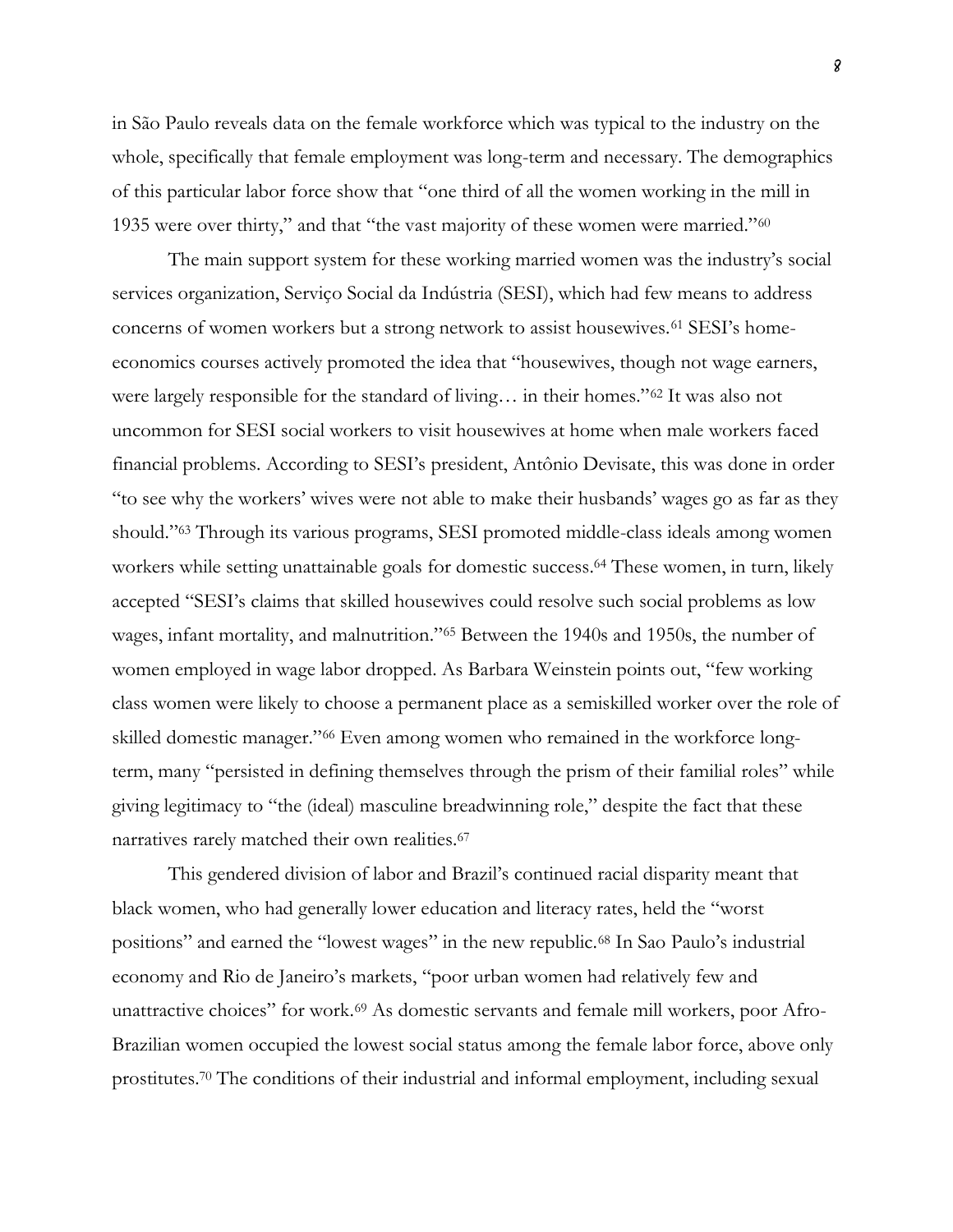harassment, assault, lost wages or prolonged unemployment, was enough to persuade some women to become prostitutes.<sup>71</sup> Prostitution in early twentieth century Rio de Janeiro provides an example of how some lower class women were able to challenge a system which confined them to narrow roles and often unattainable ideals.

The feminist scholars who address prostitution in Brazil expand on the notions set forth by June Hahner and Susan Besse, that elite society saw the socio-economic changes of the late-nineteenth and early-twentieth centuries as having undermined "traditional gender roles and sexual morality."<sup>72</sup> Cristiana Schettini Pereira has analyzed court cases on pandering during the early twentieth century in Rio de Janeiro "to reveal how… police officers, jurists, the accused, and witnesses… made use of the law" to meet their own specific needs.<sup>73</sup> Sueann Caulfield's work examines prostitution in Rio during the same period, and demonstrates how issues of race and class were used to regulate women's activities and uphold bourgeois ideals.<sup>74</sup> Their work demonstrates that prostitution, because it served as a visible expression of modern corruption in Brazil's capital city, posed a significant challenge to the patriarchal state.

As Pereira explains, elites "relied on biological theories of racial difference to justify social hierarchy," in order to "civilize" the urban spaces of Rio de Janeiro.<sup>75</sup> In 1896, police chief Luiz Bartholomeu de Souza e Silva began a targeted campaign against the city's prostitutes, which was informed by these racial beliefs.76 He used laws against pandering to force the removal of "landladies who rented to prostitutes" during Rio's urban renewal.<sup>77</sup> Police were later granted unchecked authority to limit the activities of prostitutes "as [they deemed] best for the… public morality."<sup>78</sup> When the pandering law changed in 1915 to include any establishment which tolerated prostitution, police began a larger campaign to relocate prostitutes to "tolerance zones" at the edges of the city.<sup>79</sup> The efforts of police and jurists to sanitize Brazil's capital city reflected larger issues of class and race, and exposed tensions between traditional and modern gender ideals.

In her discussion of Mangue, Brazil's "infamous red-light district," Sueann Caulfield details how a collection of run-down buildings became home to Rio's poor, Afro-Brazilian prostitutes.<sup>80</sup> After 1920, the locale was frequented by young, lower- and middle-class men.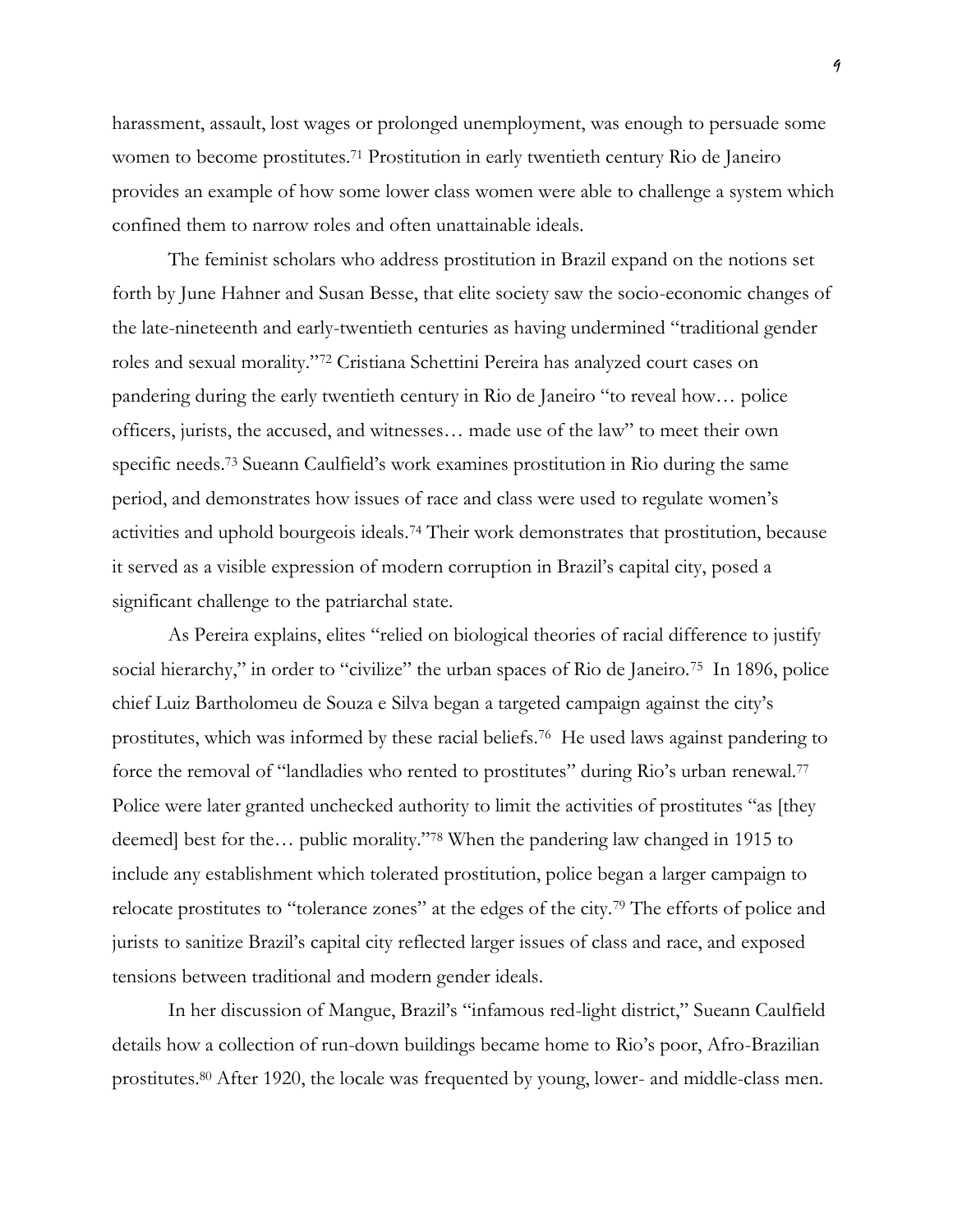By contrast, the Lapa area, known for its "bohemian nightlife," was where high-class European women did business with "middle- and upper-middle-class men" wishing to escape "the confinement of bourgeois family life."<sup>81</sup> Caulfield argues that regulation of prostitution in Rio de Janeiro was tied to larger projects of "public morality" and national "progress and civilization," though police efforts to restrict the activities of conspicuous or public women proved to be contentious.<sup>82</sup>

Public concern about prostitution embodied many contradictions between the sexual ideals and customs of elite men, and their ideology on citizenship and civil liberty, while exposing conflicts between law enforcement and jurists. However, police prejudice in the relocation of women, based largely upon race and class distinctions, are, as Sueann Caulfield acknowledges, reflective of "elite ideals for the nation."<sup>83</sup> While "francesa and mulata [women] were tolerated and even admired," poor "polacas" and dark-skinned "pretas" were seen as objects of degradation and scandal within Rio de Janeiro's elite society.<sup>84</sup> Further, Pereira's work demonstrates that many of those suspected as prostitutes by police "were actually factory workers, cooks, or laundresses."<sup>85</sup> These modern women excited elite fears of "moral contamination" in urban spaces, "social mixture" between the classes, "and lack of control" over behavior.<sup>86</sup>

In one reaction to this fear, jurist Viveiros de Castro upheld social and legal "control over various groups that would not be granted full citizenship" due to their perceived lack of honor, by actively separating "crimes against honor from crimes against morality."<sup>87</sup> As the legal structures to repress prostitution were used to exert greater "control over not only locales of prostitution but collective housing in general," they posed a risk for those "who lived near prostitutes," namely the working and lower classes.<sup>88</sup> Pereira asserts that pandering trials revealed prostitutes not as part of a "low-life underworld," but an extension of Rio's working class.<sup>89</sup> The clandestine nature of sexual commerce left these women with a very low social status and an undoubtedly precarious existence. Ironically, prostitution was sustained by upper and middle class men whose wives were often tied to domestic roles, some of whom may have even participated in the women's suffrage movements of the 1920s and 30s.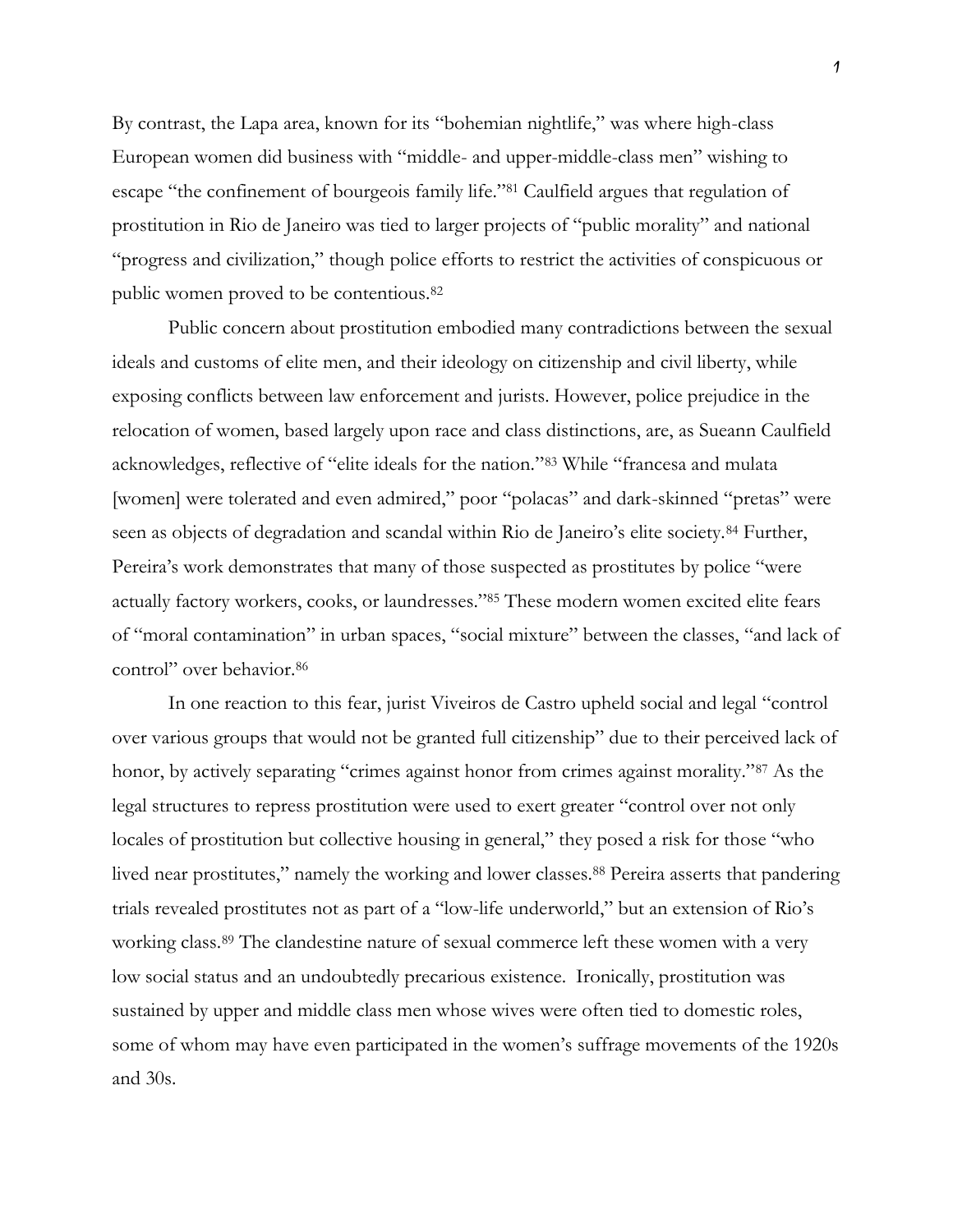Ultimately, the repression of prostitution in Rio was not successful. Police regulation of women in the Mangue and Lapa areas was not supported by the courts, and prostitutes often exploited this legal conflict for their own benefit.<sup>90</sup> Because the Brazilian legal system took an "abolitionist" approach to prostitution, it chose not to regulate or criminalize the commercial sex trade.<sup>91</sup> Pereira argues that police intervention and city renovation actually made prostitutes "more visible than ever" by the mid-1910s, as they began conducting business on the street and in hotels rather than private homes.<sup>92</sup> Sueann Caulfield explains that "in the late 1930s… public health officials estimated the number of prostitutes in Rio de Janeiro at 20,000 to 30,000," although fewer than 1,500 were registered with the police by 1942.<sup>93</sup> By contrast, only 39,655 women were listed on the 1940 Brazil national census as working in the "liberal professions."<sup>94</sup> Law enforcement experienced a shift in its authority when in 1937, the Vargas regime gave Rio's police chief full support to regulate prostitution; sex workers now had to "carry identity cards" while police shut down brothels outside of Mangue.<sup>95</sup> In reality, the "vast majority of [Rio's] prostitutes... were not confined by police… regulation," which was often used to punish women deemed "unsightly or insubordinate" by police.<sup>96</sup> While some women were relocated to Mangue or Lapa by police, "most continued to work clandestinely in 'moralized' areas, hiding from or bribing patrol officers."<sup>97</sup> Up to and beyond the Estado Novo, women traded sex with men of all classes throughout Brazil's capital. Prostitutes may have had some influence on the views held by upper- and working-class men regarding women and appropriate sexual behavior, and their presence certainly contributed to shifts in the ideology behind elite gender ideals.<sup>98</sup>

A study of the body of literature on Brazil's women and their social roles reveals that elite society, industry, and government all reinforced and reproduced systems of oppression and subjugation based on gender. Race and class divisions can be seen clearly in both the women's movement of upper classes and the experiences of working- and lower-class women. Although prostitutes did find some autonomy in regards to their familial roles and their social relationships, they too were subject to the protection and control of the paternal state. The feminist movement advanced education and employment for women, but the benefits of these efforts fell largely to women of the upper- and middle-class, while working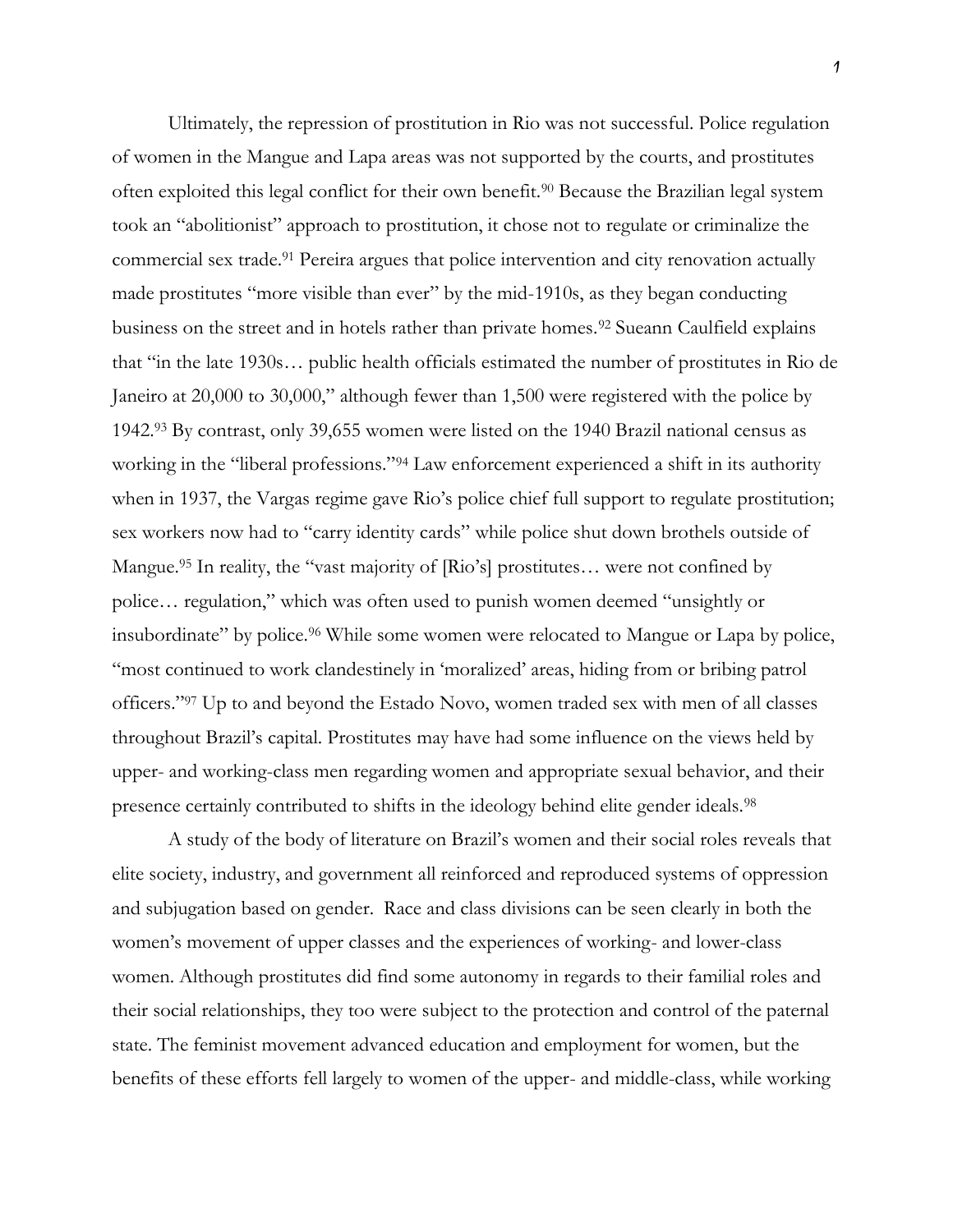and poor women, especially women of color, continued to struggle. Women's entrance into the workforce changed their perspectives on gender relations, civil rights, and feminine ideals, and contributed greatly to their political involvement. Although the work done by women for their own advancement during the early twentieth century was curtailed by the Estado Novo, early activists did succeed in bringing women's issues into public discussion. It is because of these women that the feminist movement of the 1980s in Brazil was the most successful in South America.99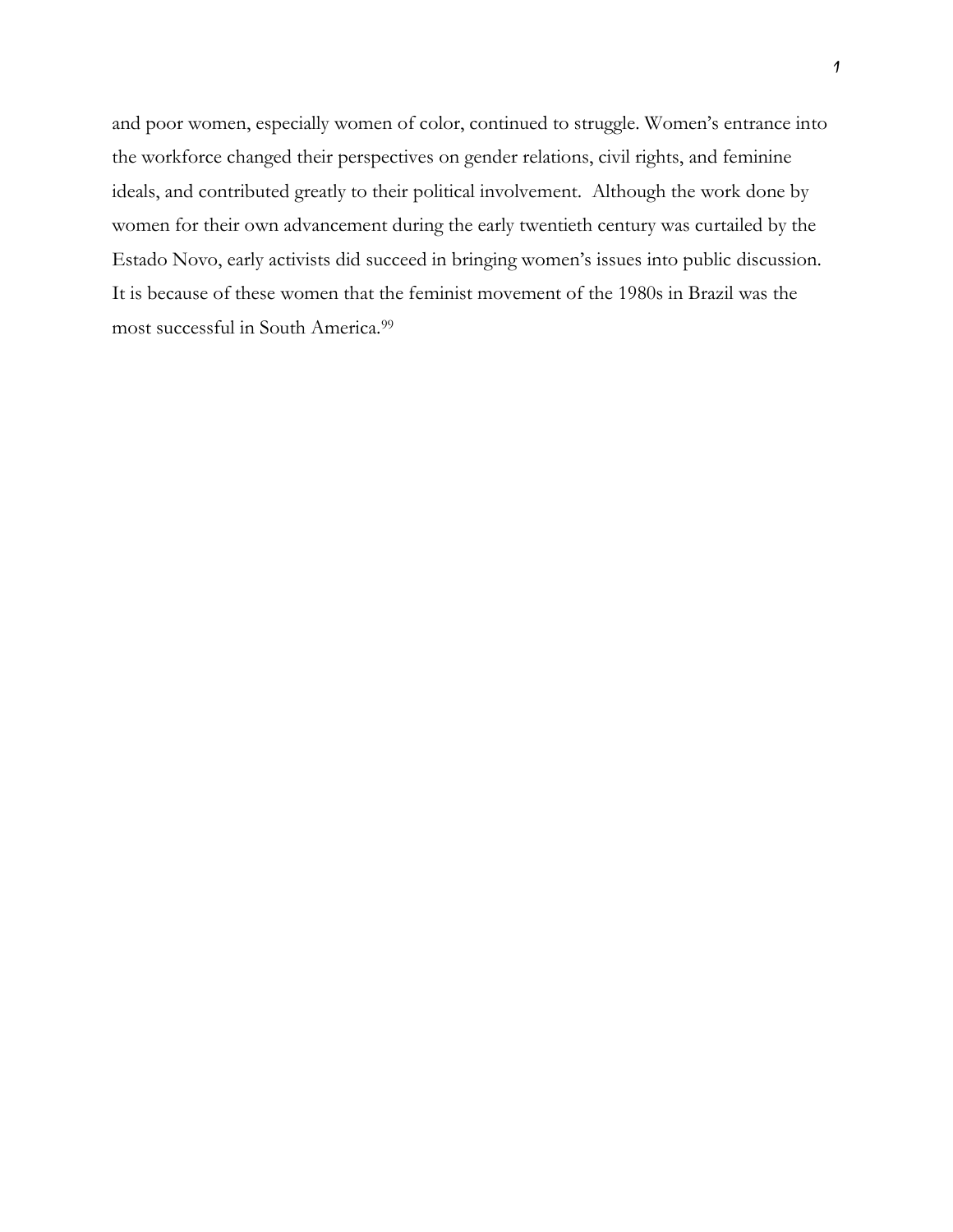## Endnotes

<sup>2</sup> Barbara Weinstein, "Unskilled Worker, Skilled Housewife: Constructing the Working-Class Woman in São Paulo, Brazil" in *The Gendered Worlds of Latin American Women Workers: From Household and Factory to the Union Hall and Ballot Box,* eds. John D. French and Daniel James (Durham: Duke University Press, 1997), 73; Theresa R. Veccia, "'My Duty as a Woman': Gender Ideology, Work, and Working-Class Women's Lives In São Paulo, Brazil, 1900-1950" in *The Gendered Worlds of Latin American Women Workers: From Household and Factory to the Union Hall and Ballot Box,* eds. John D. French and Daniel James (Durham: Duke University Press, 1997), 101. <sup>3</sup> Sueann Caulfield, "The Birth of Mangue: Race, Nation, and the Politics of Prostitution in Rio de Janeiro, 1850-1942" in *Sex and Sexuality in Latin America,* eds. Daniel Balderston and Donna Guy (New York: New York University Press, 1997), 88; Cristiana Schettini Pereira, "Prostitutes and the Law: The Uses of Court Cases over Pandering in Rio de Janeiro at the Beginning of the Twentieth Century." In *Honor, Status, and Law in Modern Latin America,* eds. Sueann Caulfield, Sarah C. Chambers, and Lara Putnam (Durham: Duke University Press, 2005), 274. <sup>4</sup> Hahner, 23*.*

 $<sup>5</sup>$  Ibid., 25.</sup>

6 Ibid., 134.

 $<sup>7</sup>$  Besse, 164.</sup>

<sup>8</sup> Hahner, 144-46.

 $9$  Besse, 175-76.

<sup>10</sup> Ibid., 164.

 $11$  Ibid., 165.

 $12$  Deutsch, 224.

<sup>13</sup> Ibid., 225.

<sup>14</sup> Besse, 185-86.

<sup>15</sup> Deutsch, 236; 242.

<sup>16</sup> Ibid., 241.

<sup>17</sup> Ibid., 242.

<sup>18</sup> Besse, 186

<sup>19</sup> Deutsch., 243.

 $20$  Ibid., 244.

- $21$  Besse, 179-80.
- <sup>22</sup> Ibid., 43-4.
- $23$  Ibid., 44-5.

<sup>24</sup> Ibid., 45.

<sup>25</sup> Hahner, 127-29.

<sup>26</sup> Ibid., 148-49.

<sup>27</sup> Ibid., 206-07.

<sup>28</sup> Ibid., 120.

<sup>29</sup> Ibid., 97.

<sup>30</sup> Ibid., 207.

<sup>31</sup> Ibid., 159;174.

 $32$  Ibid., 177.

 $33$  Weinstein, 72.

<sup>34</sup> Veccia, 101.

<sup>35</sup> Besse, 7-8.

<sup>36</sup> Hahner, 3.

<sup>37</sup> Ibid., 111-13.

<sup>38</sup> Ibid., 113.

 $39$  Besse, 10.

<sup>&</sup>lt;sup>1</sup> June E. Hahner, *Emancipating the Female Sex: The Struggle for Women's Rights in Brazil, 1850-1940* (Durham: Duke University Press, 1990), 3; Sandra McGee Deutsch, "Spreading Right Wing Patriotism, Femininity and Morality: Women in Argentina, Brazil and Chile, 1900-1940" in *Radical Women in Latin America: Left and Right,* eds. Victoria González and Karen Kampwirth (University Park: Pennsylvania State University Press, 2001), 223; Susan Besse, *Restructuring Patriarchy: The Modernization of Gender Inequality in Brazil, 1914-1940* (Chapel Hill: University of North Carolina Press, 1996), 7.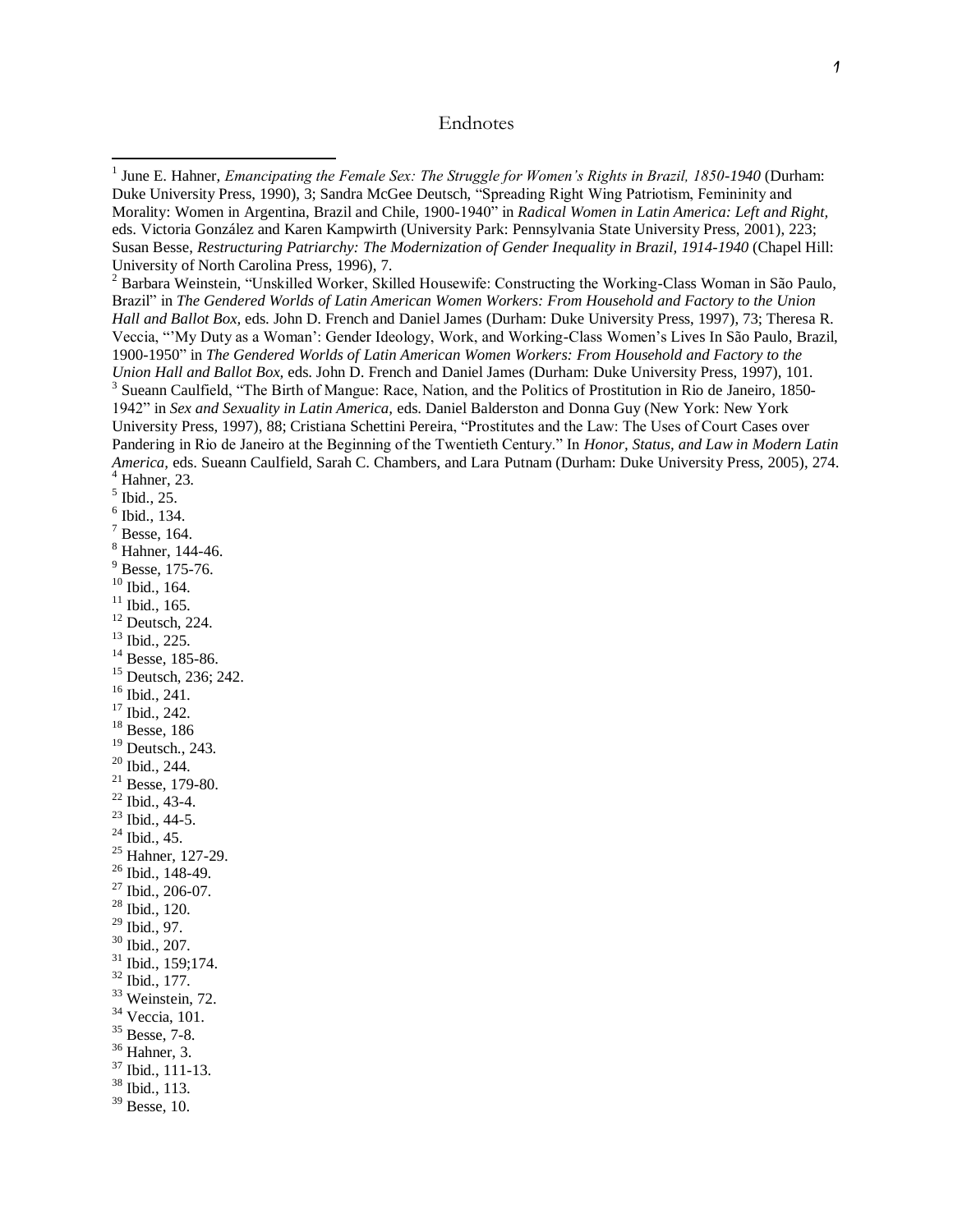Ibid., 8. Ibid., 58-9. Weinstein, 74. Besse, 110-11. <sup>44</sup> Weinstein, 76-7. Ibid., 77. Ibid., 82. Veccia, 130. Ibid., 132. Besse, 123.  $50 \text{ Ibid., } 133.$  Veccia, 102. Besse, 138 -39. <sup>53</sup> Veccia, 109. Hahner, 99. Veccia, 112. Besse, 87. Ibid., 87. Ibid., 141. Hahner, 90. Veccia, 124 -26. Weinstein, 84. Ibid., 86-7. Ibid., 85. Ibid., 92. Ibid., 94. Ibid., 84. Veccia, 138. Hahner, 187. Besse, 141. Weinstein, 74. Hahner, 95. Besse, 18. <sup>73</sup> Pereira, 273. Caulfield, 93-5. <sup>75</sup> Pereira, 274. Ibid., 275. Ibid., 276. Ibid., 277. Ibid, 278. Caulfield, 87. Ibid., 93. Ibid., 97. Ibid., 86. Ibid., 89. <sup>85</sup> Pereira, 288-89. Ibid., 288 -89. Ibid., 280. Ibid., 282. Ibid., 290. Caulfield, 87. Ibid., 90. <sup>92</sup> Pereira, 286. <sup>93</sup> Caulfield, 96. <sup>94</sup> Besse, 144-45.

l